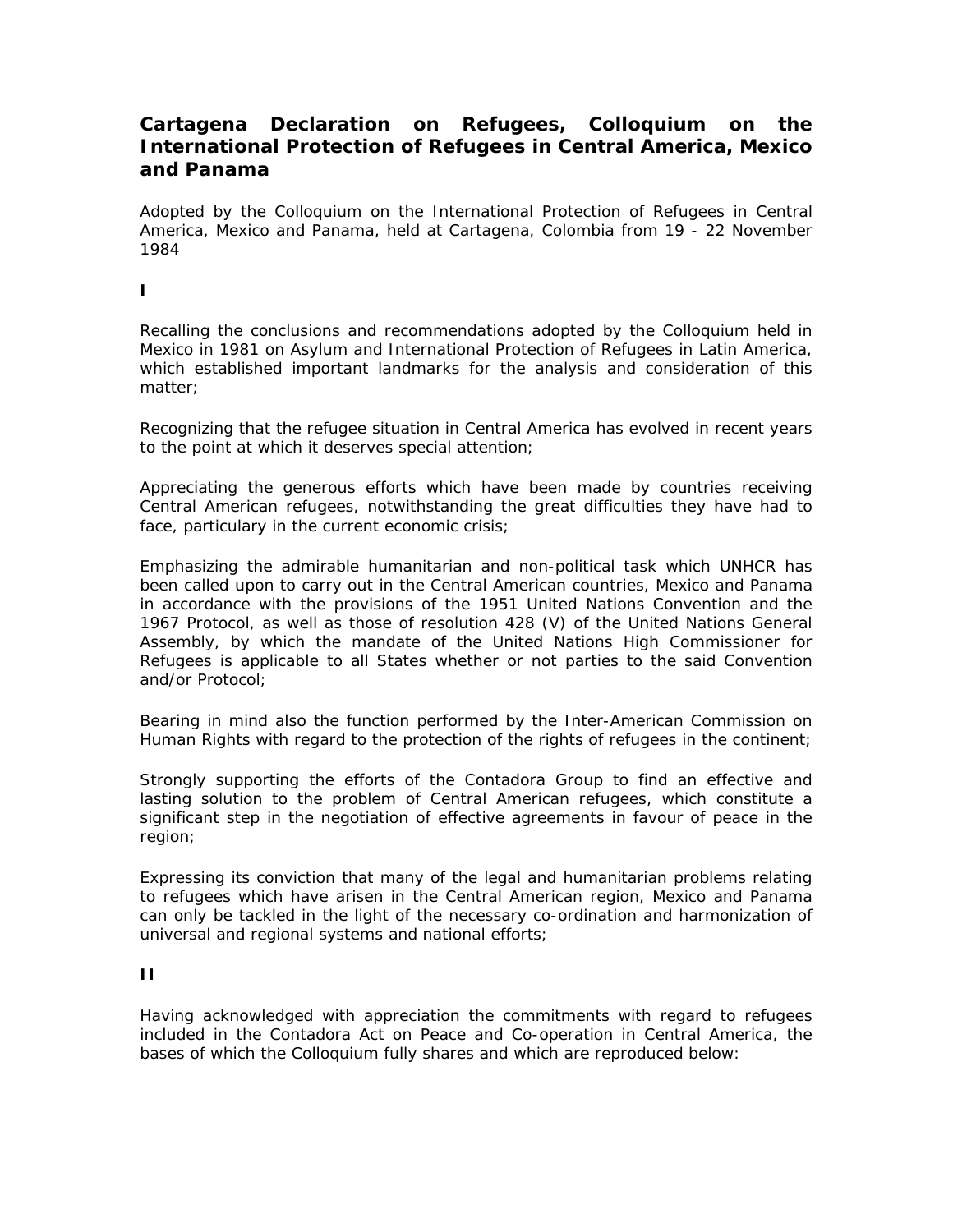(a) "To carry out, if they have not yet done so, the constitutional procedures for accession to the 1951 Convention and the 1967 Protocol relating to the Status of Refugees."

(b) "To adopt the terminology established in the Convention and Protocol referred to in the foregoing paragraph with a view to distinguishing refugees from other categories of migrants."

(c) "To establish the internal machinery necessary for the implementation, upon accession, of the provisions of the Convention and Protocol referred to above."

(d) "To ensure the establishment of machinery for consultation between the Central American countries and representatives of the Government offices responsible for dealing with the problem of refugees in each State."

(e) "To support the work performed by the United Nations High Commissioner for Refugees (UNHCR) in Central America and to establish direct co-ordination machinery to facilitate the fulfillment of his mandate."

(f) "To ensure that any repatriation of refugees is voluntary, and is declared to be so on an individual basis, and is carried out with the co-operation of UNHCR."

(g) "To ensure the establishment of tripartite commissions, composed of representatives of the State of origin, of the receiving State and of UNHCR with a view to facilitating the repatriation of refugees."

(h) "To reinforce programmes for protection of and assistance to refugees, particularly in the areas of health, education, labour and safety."

(i) "To ensure that programmes and projects are set up with a view to ensuring the self-sufficiency of refugees."

(j) "To train the officials responsible in each State for protection of and assistance to refugees, with the co-operation of UNHCR and other international agencies."

(k) "To request immediate assistance from the international community for Central American refugees, to be provided either directly, through bilateral or multilateral agreements, or through UNHCR and other organizations and agencies."

(l) "To identify, with the co-operation of UNHCR, other countries which might receive Central American refugees. In no case shall a refugee be transferred to a third country against his will."

(m) "To ensure that the Governments of the area make the necessary efforts to eradicate the causes of the refugee problem."

(n) "To ensure that, once agreement has been reached on the bases for voluntary and individual repatriation, with full guarantees for the refugees, the receiving countries permit official delegations of the country of origin, accompanied by representatives of UNHCR and the receiving country, to visit the refugee camps."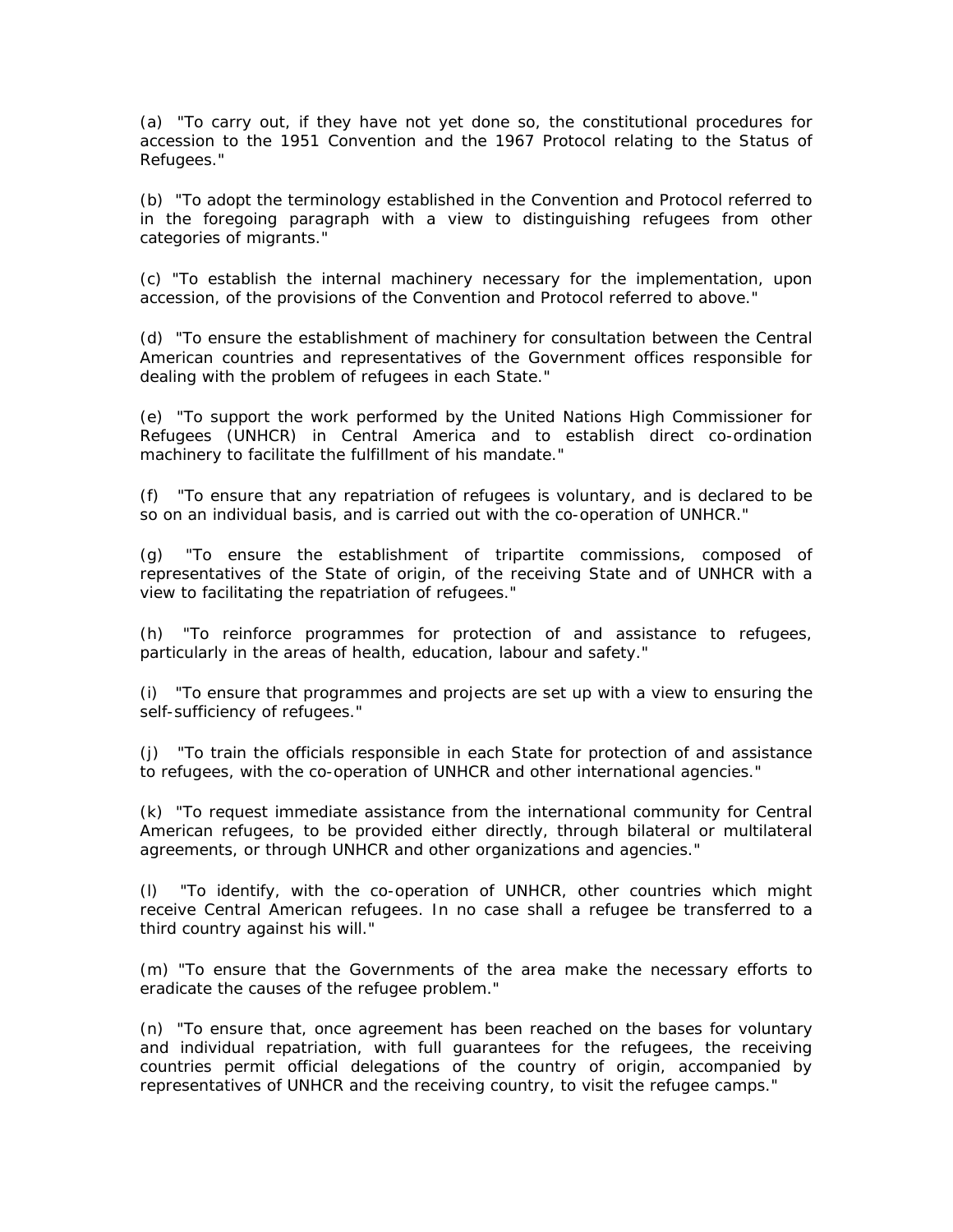(o) "To ensure that the receiving countries facilitate, in co-ordination with UNHCR, the departure procedure for refugees in instances of voluntary and individual repatriation."

(p) "To institute appropriate measures in the receiving countries to prevent the participation of refugees in activities directed against the country of origin, while at all times respecting the human rights of the refugees."

**III**

The Colloquium adopted the following conclusions:

1. To promote within the countries of the region the adoption of national laws and regulations facilitating the application of the Convention and the Protocol and, if necessary, establishing internal procedures and mechanisms for the protection of refugees. In addition, to ensure that the national laws and regulations adopted reflect the principles and criteria of the Convention and the Protocol, thus fostering the necessary process of systematic harmonization of national legislation on refugees.

2. To ensure that ratification of or accession to the 1951 Convention and the 1967 Protocol by States which have not yet taken these steps is unaccompanied by reservations limiting the scope of those instruments, and to invite countries having formulated such reservations to consider withdrawing them as soon as possible.

3. To reiterate that, in view of the experience gained from the massive flows of refugees in the Central American area, it is necessary to consider enlarging the concept of a refugee, bearing in mind, as far as appropriate and in the light of the situation prevailing in the region, the precedent of the OAU Convention (article 1, paragraph 2) and the doctrine employed in the reports of the Inter-American Commission on Human Rights. Hence the definition or concept of a refugee to be recommended for use in the region is one which, in addition to containing the elements of the 1951 Convention and the 1967 Protocol, includes among refugees persons who have fled their country because their lives, safety or freedom have been threatened by generalized violence, foreign aggression, internal conflicts, massive violation of human rights or other circumstances which have seriously disturbed public order.

4. To confirm the peaceful, non-political and exclusively humanitarian nature of grant of asylum or recognition of the status of refugee and to underline the importance of the internationally accepted principle that nothing in either shall be interpreted as an unfriendly act towards the country of origin of refugees.

5. To reiterate the importance and meaning of the principle of non-refoulement (including the prohibition of rejection at the frontier) as a corner-stone of the international protection of refugees. This principle is imperative in regard to refugees and in the present state of international law should be acknowledged and observed as a rule of jus cogens.

6. To reiterate to countries of asylum that refugee camps and settlements located in frontier areas should be set up inland at a reasonable distance from the frontier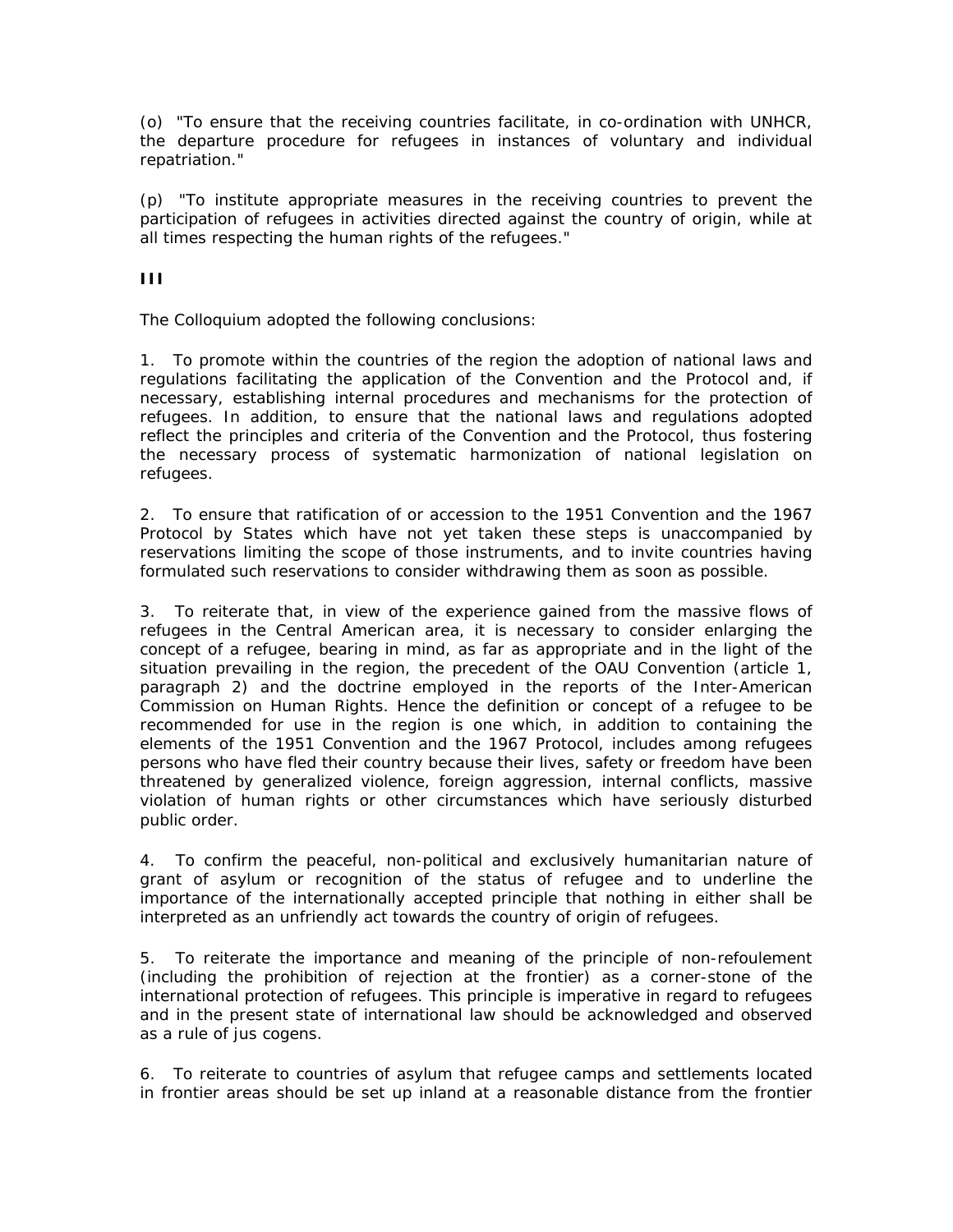with a view to improving the protection afforded to refugees, safeguarding their human rights and implementing projects aimed at their self-sufficiency and integration into the host society.

7. To express its concern at the problem raised by military attacks on refugee camps and settlements which have occurred in different parts of the world and to propose to the Governments of the Central American countries, Mexico and Panama that they lend their support to the measures on this matter which have been proposed by the High Commissioner to the UNHCR Executive Committee.

8. To ensure that the countries of the region establish a minimum standard of treatment for refugees, on the basis of the provisions of the 1951 Convention and 1967 Protocol and of the American Convention on Human Rights, taking into consideration the conclusions of the UNHCR Executive Committee, particularly No. 22 on the Protection of Asylum Seekers in Situations of Large-Scale Influx.

9. To express its concern at the situation of displaced persons within their own countries. In this connection, the Colloquium calls on national authorities and the competent international organizations to offer protection and assistance to those persons and to help relieve the hardship which many of them face.

10. To call on States parties to the 1969 American Convention on Human Rights to apply this instrument in dealing with asilados and refugees who are in their territories.

11. To make a study, in countries in the area which have a large number of refugees, of the possibilities of integrating them into the productive life of the country by allocating to the creation or generation of employment the resources made available by the international community through UNHCR, thus making it possible for refugees to enjoy their economic, social and cultural rights.

12. To reiterate the voluntary and individual character of repatriation of refugees and the need for it to be carried out under conditions of absolute safety, preferably to the place of residence of the refugee in his country of origin.

13. To acknowledge that reunification of families constitutes a fundamental principle in regard to refugees and one which should be the basis for the regime of humanitarian treatment in the country of asylum, as well as for facilities granted in cases of voluntary repatriation.

14. To urge non-governmental, international and national organizations to continue their worthy task, co-ordinating their activities with UNHCR and the national authorities of the country of asylum, in accordance with the guidelines laid down by the authorities in question.

15. To promote greater use of the competent organizations of the inter-American system, in particular the Inter-American Commission on Human Rights, with a view to enhancing the international protection of asilados and refugees. Accordingly, for the performance of this task, the Colloquium considers that the close co-ordination and co-operation existing between the Commission and UNHCR should be strengthened.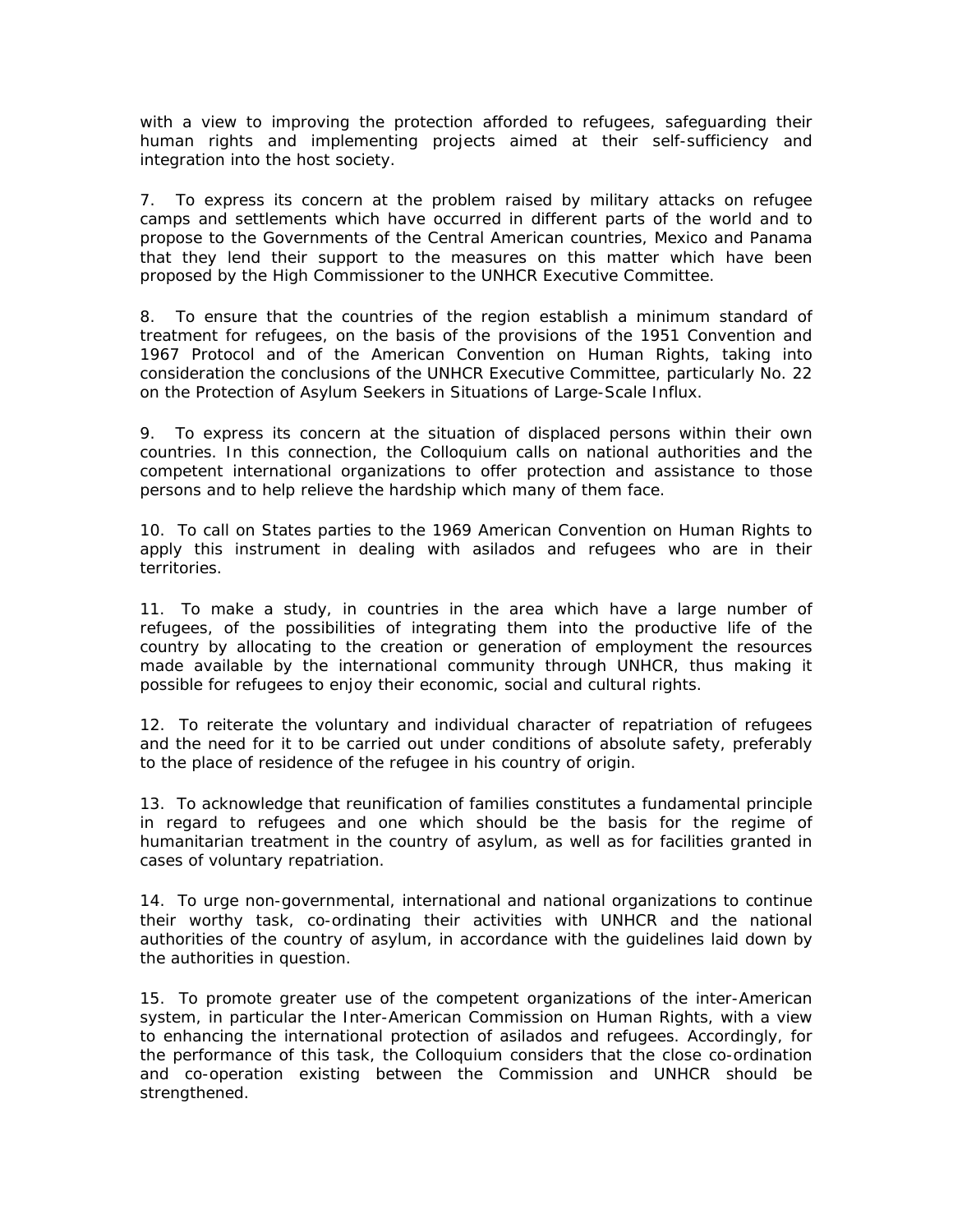16. To acknowledge the importance of the OAS/UNHCR Programme of Co-operation and the activities so far carried out and to propose that the next stage should focus on the problem raised by massive refugee flows in Central America, Mexico and Panama.

17. To ensure that in the countries of Central America and the Contadora Group the international norms and national legislation relating to the protection of refugees, and of human rights in general, are disseminated at all possible levels. In particular, the Colloquium believes it especially important that such dissemination should be undertaken with the valuable co-operation of the appropriate universities and centres of higher education.

## **IV**

The Cartagena Colloquium therefore

## Recommends:

-That the commitments with regard to refugees included in the Contadora Act should constitute norms for the 10 States participating in the Colloquium and be unfailingly and scrupulously observed in determining the conduct to be adopted in regard to refugees in the Central American area.

-That the conclusions reached by the Colloquium (III) should receive adequate attention in the search for solutions to the grave problems raised by the present massive flows of refugees in Central America, Mexico and Panama.

-That a volume should be published containing the working document and the proposals and reports, as well as the conclusions and recommendations of the Colloquium and other pertinent documents, and that the Colombian Government, UNHCR and the competent bodies of OAS should be requested to take the necessary steps to secure the widest possible circulation of the volume in question.

-That the present document should be proclaimed the "Cartagena Declaration on Refugees".

-That the United Nations High Commissioner for Refugees should be requested to transmit the contents of the present declaration officially to the heads of State of the Central American countries, of Belize and of the countries forming the Contadora Group.

Finally, the Colloquium expressed its deep appreciation to the Colombian authorities, and in particular to the President of the Republic, Mr. Belisario Betancur, the Minister for Foreign Affairs, Mr. Augusto Ramírez Ocampo, and the United Nations High Commissioner for Refugees, Mr. Poul Hartling, who honoured the Colloquium with their presence, as well as to the University of Cartagena de Indias and the Regional Centre for Third World Studies for their initiative and for the realization of this important event. The Colloquium expressed its special recognition of the support and hospitality offered by the authorities of the Department of Bolivar and the City of Cartagena. It also thanked the people of Cartagena, rightly known as the "Heroic City", for their warm welcome.